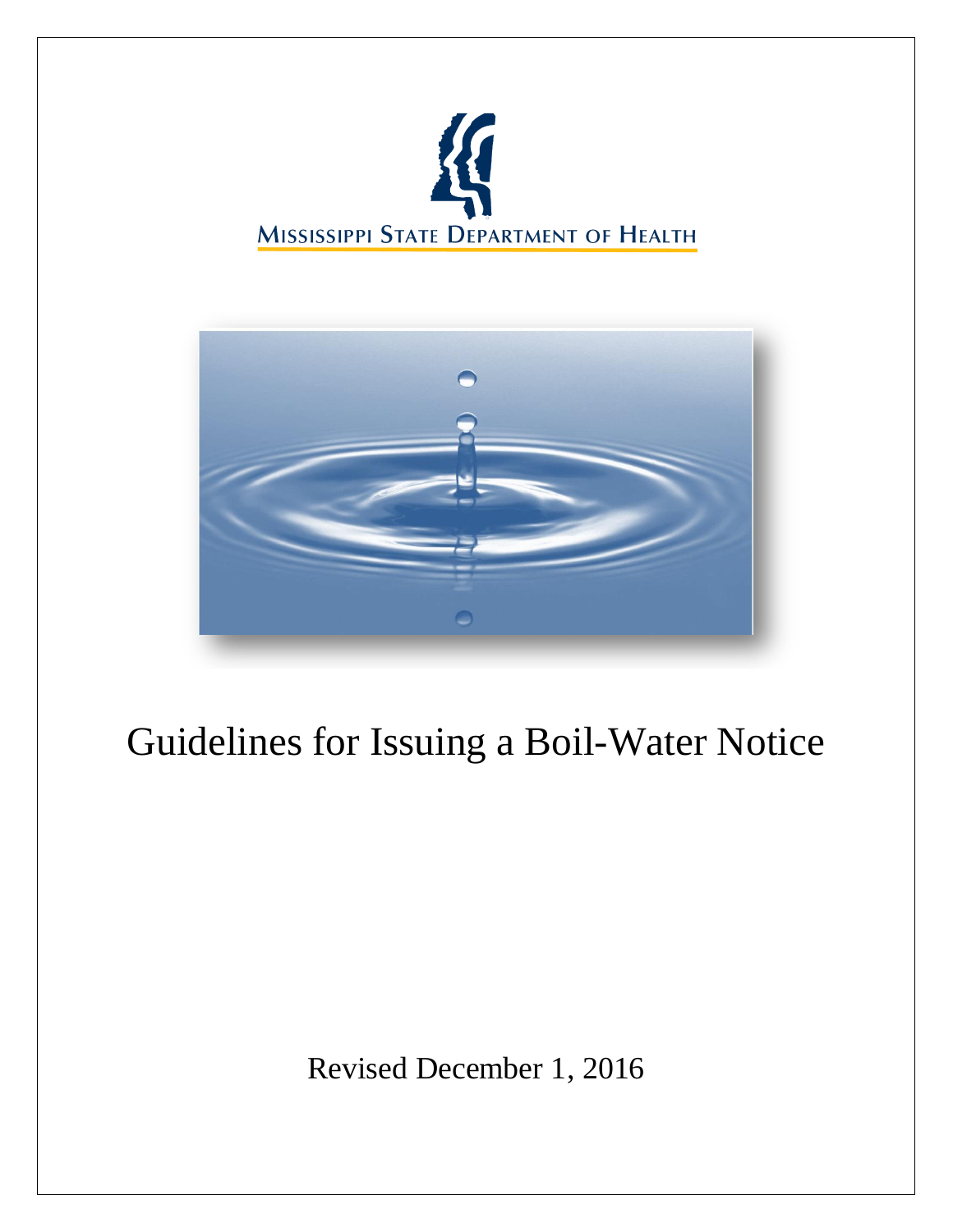When a water system is placed on a Boil-Water Alert, whether by the Bureau of Public Water Supply or by the water system, there are usually many questions that arise. This document attempts to answer most of these questions so that the water system operator/official can prepare and respond when necessary.

### **1. When are Boil-Water Alerts necessary/required and who issues them?**

Boil-Water Alerts can be issued by the Bureau of Public Water Supply or by the officials of the water system. In most cases, it is preferred that the water system officials issue the alert. However, if there is a significant threat to public health, the water system has failed to take the initiative in potentially hazardous situations, and/or the water system needs assistance, the Bureau of Public Water Supply will issue the alert.

### **The Bureau of Public Water Supply will issue a "state-imposed" Boil-Water Alert when:**

- A water system receives an E. coli result for a Revised Total Coliform Rule (RTCR) routine sample or re-sample;
- A water system loses pressure or the system is compromised and there is a significant probability that contamination can or will enter the potable water supply, and the water system officials have not issued the alert themselves;
- A catastrophic event or natural disaster occurs; or
- A water system not providing 4-log inactivation of viruses collects an E. coli positive source water sample in response to the Groundwater Rule (GWR).

### **A water system should issue a "self-imposed" Boil-Water Alert when:**

- The system loses pressure on all or part of the system; or
- There is reason to believe the system is compromised and there is the possibility that all or part of the water system can or will become contaminated.

### **2. If the water system needs to issue a Boil-Water Alert, what are the steps?**

First, contact the Bureau of Public Water Supply at 601-576-7518 [or 769-798-4258 after hours] to let them know what has occurred. You should then contact those affected. If only a few customers were affected, notify them by personal contact, door-hangers, or notes taped to their doors. If a large part (or all) of the water system is affected, then you should also notify the media. Contact the radio stations, television stations, and newspapers that serve your area. Offer to fax a copy of the alert (news release) to them if you can. If you need assistance with the news media, the Bureau of Public Water Supply can issue the news release for you. The most important thing is to know how your customers typically get information. Other ways to reach customers are by providing signage at intersections or using automated methods (text, email, or automated dialing systems). **You are responsible for ensuring adequate notification, not MSDH.** Keep in mind that although most may be reached by the media, some may not and will require other means of notification. Consider sensitive populations such as the elderly and young children.

### **3. What does the Boil-Water Alert need to say?**

The language included in a Boil-Water Alert depends on the situation. Regardless of the circumstances, the language should be factual, concise, and easily understood. See the example (pages 5-6) to use as a guide when preparing your notice.

### **4. What should the water system do to get the Boil-Water Alert released?**

Again, this depends on why the system was placed on Boil-Water Alert. If the system lost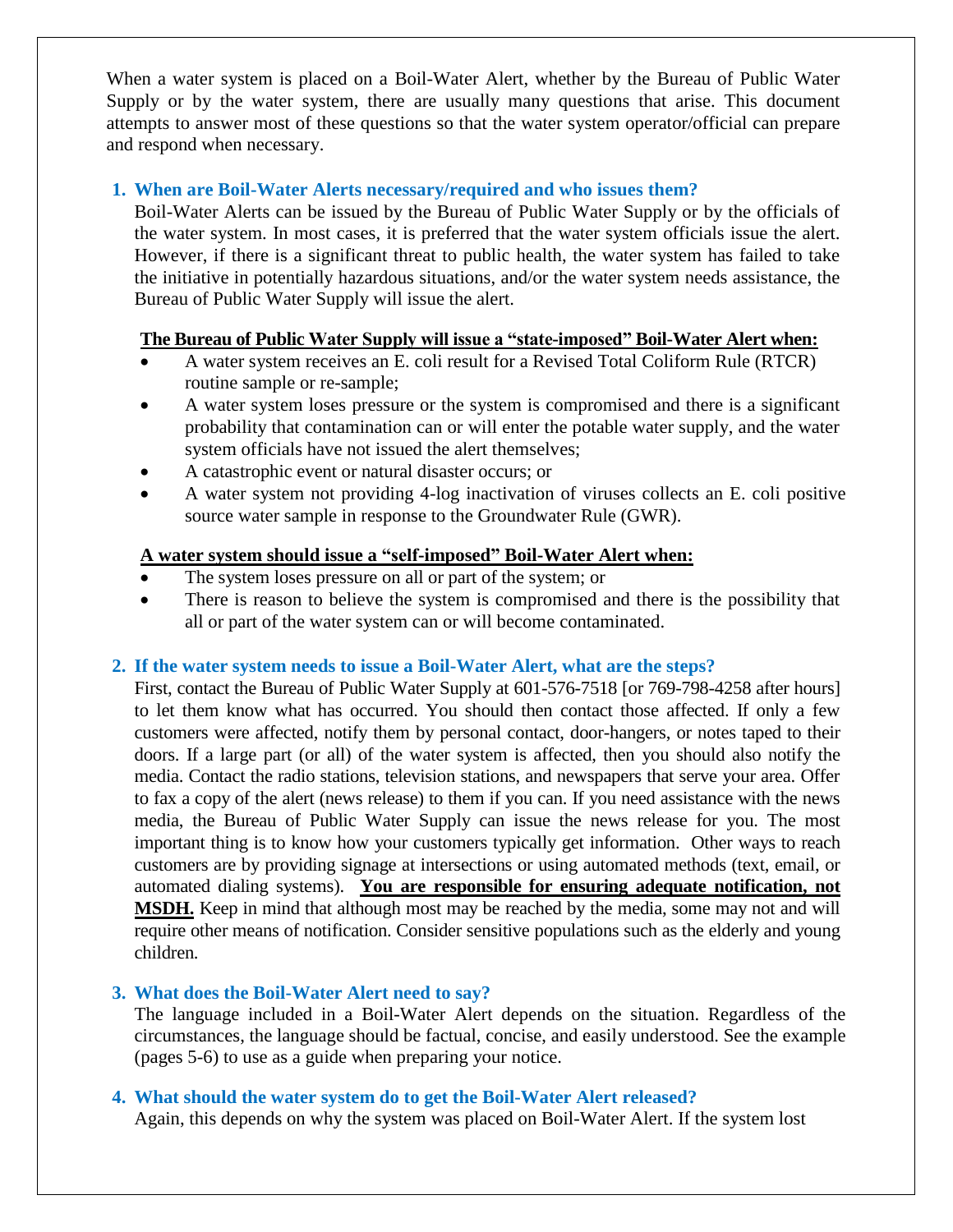pressure, pressure must be restored and the distribution system flushed. After flushing, check to insure that there is adequate chlorine residual throughout the distribution system. The Bureau of Public Water Supply typically recommends a free chlorine residual of 0.5 *mg/l* at the ends of your distribution system. When satisfied that system pressure will be maintained and there is adequate chlorine residual, begin sampling.

If a precautionary Boil-Water Alert is issued by the system in response to total coliform positive samples or other circumstances not associated with loss of pressure, the water system officials/operator should determine the source of contamination and whether the disinfection treatment process is working properly (checking chlorine residuals). When adequate chlorine residual is verified throughout the distribution system, the system should immediately begin collecting samples from the affected area. If the entire system is placed on Boil-Water Alert, samples should be collected from sites representing the entire water system.

The sampling requirement chart (page 4) shows how many samples are required based on the number of customers affected. One (1) round of clear samples is required to release a selfimposed precautionary Boil-Water Alert, but the system may choose to collect two (2) rounds.

If a state-imposed Boil-Water Alert is issued by the Bureau of Public Water Supply, the Bureau will give explicit instructions on how many samples are required and where to collect them. Two (2) consecutive rounds of clear samples are required to release a "**state-imposed"**  Boil-Water Alert. The samples do not have to be collected on consecutive days as long as two (2) consecutive rounds of clear samples are obtained. Boil-Water Alerts issued by the Bureau of Public Water Supply will be emailed to the Bureau's distribution list which includes the Mississippi Emergency Management Agency (MEMA) and all other public and private parties who have previously requested to be included.

### **5. What do I use to submit microbiology samples?**

All samples submitted in response to a Boil-Water Alert should be submitted on a 425 form with "Boil-Water Alert" checked as reason for testing. List complete physical addresses and be sure to affix barcodes to each sample and corresponding form to avoid sample rejection. Total and free chlorine residuals should be recorded on the form.

### **6. Who releases the Boil-Water Alert?**

If the Boil-Water Alert was issued by the Bureau of Public Water Supply, only the Bureau of Public Water Supply can release the alert. Again, if you need assistance with contacting the media, we can assist you. See the example (page 7) to use when preparing your notice to release the Boil-Water Alert.

*Remember . . . We are all in the business of providing safe drinking water to the people of Mississippi. All systems will eventually have an occasion when a Boil-Water Alert is warranted. Do not hesitate to issue the notice yourself or to contact the Mississippi State Department of Health, Bureau of Public Water Supply, for assistance. We must all be willing to err on the side of protecting public health rather than worrying about a customer's temporary inconvenience.*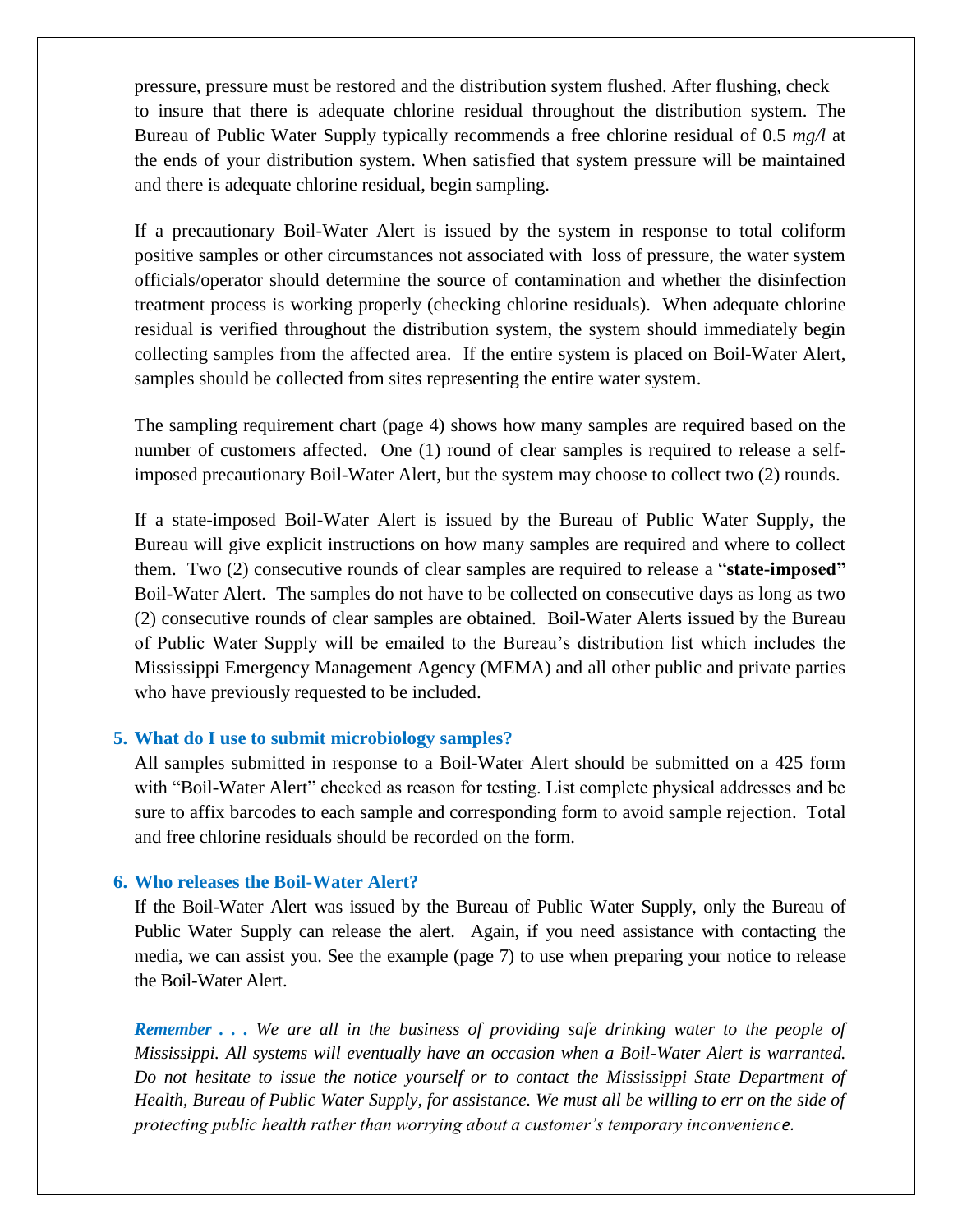| # of Connections | # of Samples   | # of Connections | # of Samples |
|------------------|----------------|------------------|--------------|
| <b>Affected</b>  |                | <b>Affected</b>  |              |
| $1 - 100$        | $\overline{2}$ | 4,301-5,700      | 18           |
| 101-300          | 3              | 5,701-8,300      | 20           |
| 301-500          | $\overline{4}$ | 8,301-11,000     | 30           |
| 501-700          | 5              | 11,001-13,000    | 40           |
| 701-900          | 6              | 13,001-16,000    | 50           |
| 901-1,100        | 7              | 16,001-19,000    | 60           |
| 1,101-1,300      | 8              | 19,001-23,000    | 70           |
| 1,301-1,600      | 9              | 23,001-27,000    | 80           |
| 1,601-2,200      | 10             | 27,001-32,000    | 90           |
| 2,201-2,500      | 11             | 32,001-43,000    | 100          |
| 2,501-2,800      | 12             | 43,001-73,000    | 120          |
| 2,801-4,300      | 15             | 73,001-107,000   | 150          |

Sampling Requirements

NOTE: Equivalent connections (and population served) will be considered when determining the number of samples which must be collected for a system with a large ratio of population to connections.

## Public Health Lab Schedule

| <b>Local County Health Department</b>    | Monday-Wednesday                                    |
|------------------------------------------|-----------------------------------------------------|
| Public Health Lab (direct delivery only) | Monday-Thursday $8:00 \text{ am} - 4:00 \text{ pm}$ |

Samples may be submitted in any local County Health Department. Days and hours of operation are subject to change without notice.

| *Submissions which require <b>prior approval</b> from the Bureau of Public Water Supply* |                              |  |  |
|------------------------------------------------------------------------------------------|------------------------------|--|--|
| Local County Health Department                                                           | *Thursday-Friday             |  |  |
| Public Health Lab (direct delivery only)                                                 | * Friday 8:00 am $- 2:00$ pm |  |  |
|                                                                                          | * Saturday at 7:30 am        |  |  |

\* You must **call 601-576-7518 for prior approval** if you wish to submit samples during these expanded days/hours.

Be aware that the Public Health Laboratory will make adjustments to this schedule during holiday weeks.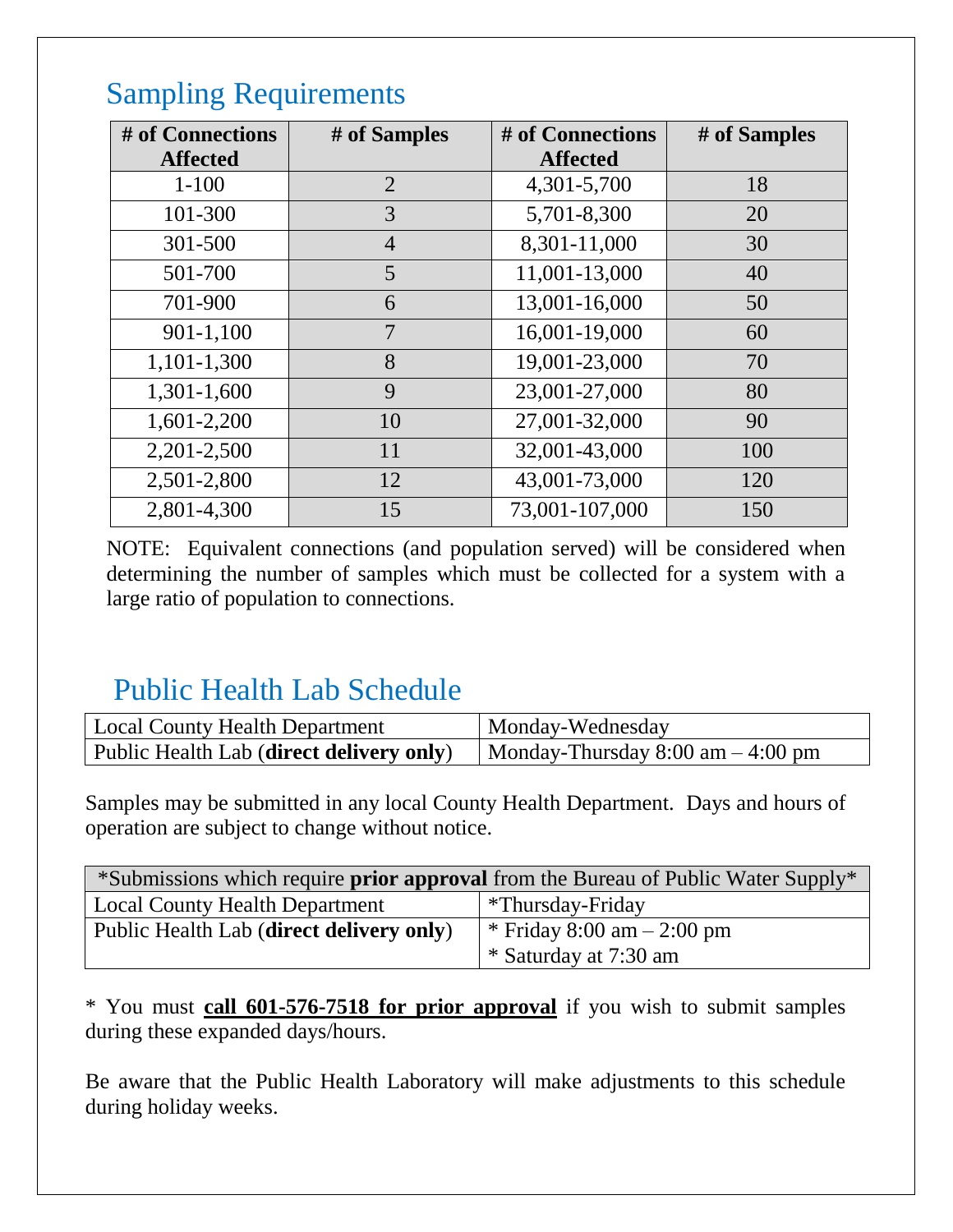

### **BOIL-WATER ALERT**

Effective date: **[Date]** Public Water System: **[PWS Name][PWS ID]** Located in: [County Name]

Customers affected: This affects approximately 0000 customers who are served by the [PWS Name]. [additional service area information – if necessary].

----------------------------------------------------------------------------------------------------------------------------

[PWS Name][PWS ID] issued a Boil-Water Alert for customers who receive their drinking water from their water supply located in [County Name] County.

Water system officials notified the Mississippi State Department of Health of a [description of Boil-Water Alert].

When a distribution system loses pressure, contaminants can siphon back into the water. Public health officials consider any system that loses pressure contaminated until tests prove otherwise. Health officials strongly recommend that all water be boiled vigorously for one  $(1)$  minute before it is consumed.

### **The water system will be notified when tests show that the water is safe to drink.**

### Checklist for Safe Water Use During a Boil-Water Alert

### **DO NOT…**

- Do not drink tap water while the water system is under a Boil-Water Alert advisory;
- Do not drink from water fountains in parks, public or private buildings that receive water from the affected system;
- Do not use ice unless it has been made with boiled water; freezing will not necessarily kill harmful bacteria; and
- Do not use tap water to make fountain soft drinks or coffee.

### **DO…**

- Wash your dishes in boiled water, or use paper plates for the next few days;
- Wash your fruits and vegetables with boiled or bottled water since they may have been exposed to affected water from grocery store sprayers;
- Wash your hands and bathe as usual. Bathing is safe as long as no water is swallowed;
- Brush your teeth with boiled or bottled water;
- Cook with tap water if the food will be boiled for at least one (1) minute; and
- Use boiled water to make drinks, juices or infant formula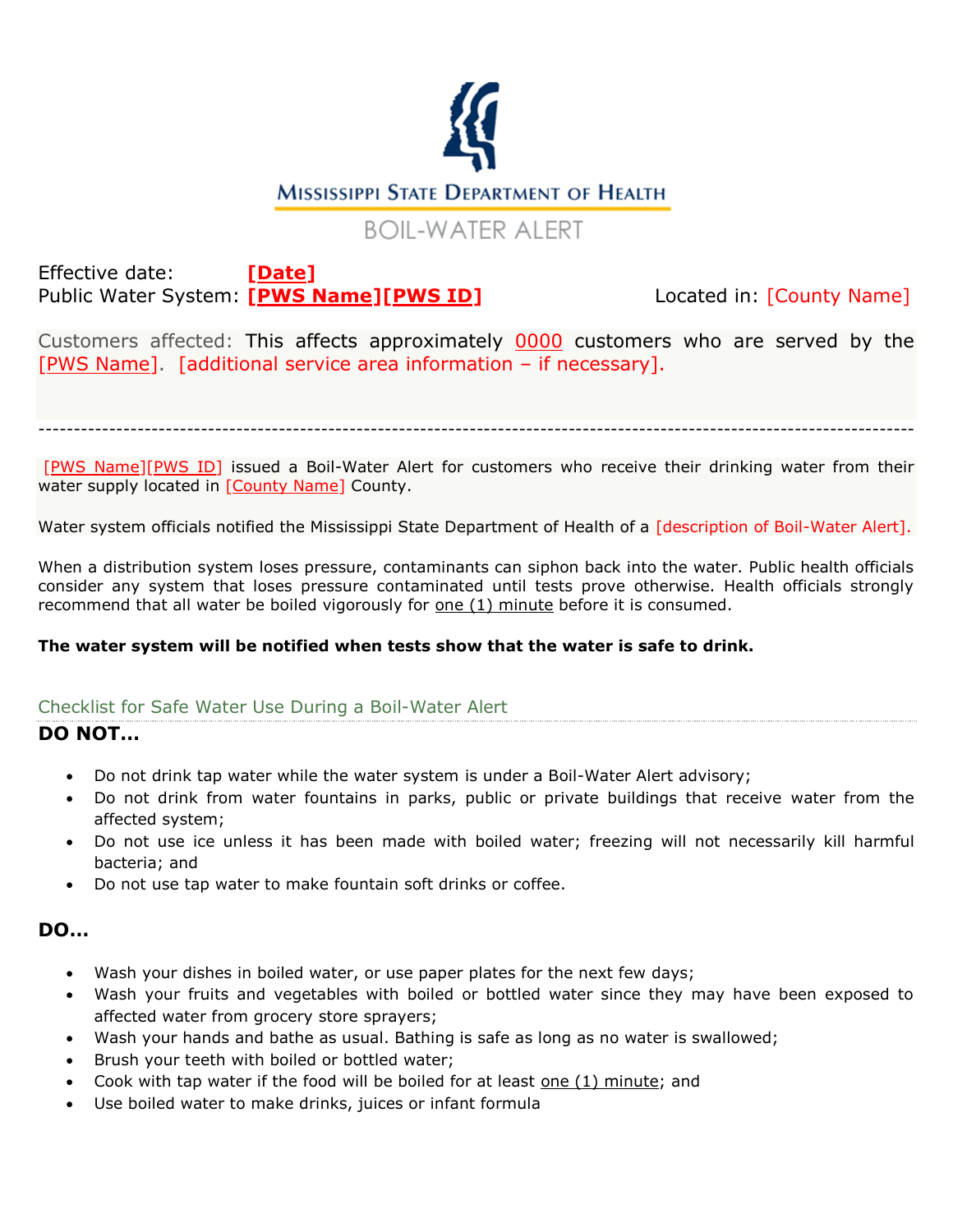

### **AND REMEMBER…**

Properly chlorinated water in swimming pools is safe. Fish in aquariums are not affected.

Bringing water to a rolling boil for **one (1) minute** will inactivate all major types of harmful bacteria.

When your Boil-Water Alert is lifted…

**Flush faucets** for a total of ten (10) minutes to introduce system water throughout house plumbing.

### *Example:*

- 1 faucet run for 10 minutes
- 2 faucets run both for 5 minutes
- 3 faucets run each for 3-4 minutes

Flush any faucet **a minimum of two (2) minutes** to ensure clearing of the line serving the faucet.

- **Discard any drinks**, ice, food, etc, made during the Boil-Water Alert.
- **Rewash** any food or drink contact items (knives, forks, plates, etc.) with "cleared" system water.
- **Check water filters** (in faucets, refrigerators and elsewhere) and replace if necessary.
- **Run dishwasher** through a cycle or two before washing dishes.

**MSDH, Bureau of Public Water Supply**: Karen Walters, 601-576-7518 (8am - 5pm). 769-798-4258 (After hours ONLY)

**Epidemiology hotline**: 601-576-7400 (24 hours)

**Press Contact**: Office of Communications, 601-576-7667 (8am - 5pm) After hours or during emergencies, call 1-866-HLTHY4U (1-866-458-4948) for media inquiries.